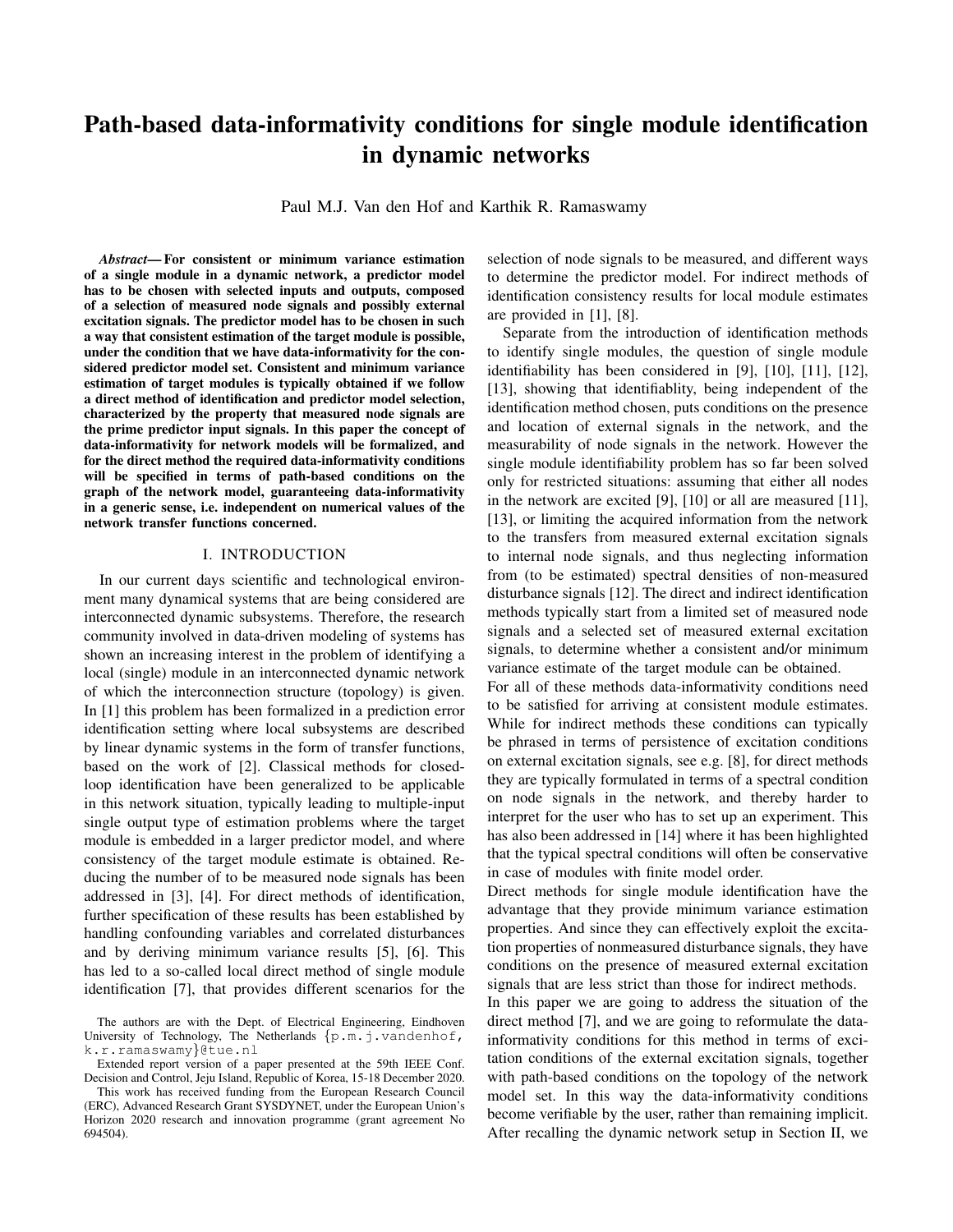will highlight the different options for selecting predictor models in Section III. In Section IV data-informativity conditions are specified, for which path-based conditions are being derived in Section V. The results are illustrated with examples. The proofs of all technical results are collected in the appendix.

#### II. DYNAMIC NETWORKS

Following the setup of [1], a dynamic network is built up out of L scalar *internal variables* or *nodes*  $w_j$ ,  $j = 1, \ldots, L$ , and *K* external variables  $r_k$ ,  $k = 1, \dots K$ . Each internal variable is described as:

$$
w_j(t) = \sum_{\substack{l=1\\l \neq j}}^L G_{jl}(q)w_l(t) + u_j(t) + v_j(t)
$$
 (1)

where  $q^{-1}$  is the delay operator, i.e.  $q^{-1}w_j(t) = w_j(t-1)$ ;

- $G_{il}$  are proper rational transfer functions, referred to as *modules*. In order to avoid technicalities in this paper and without loss of generality we will assume that the modules are strictly proper.
- $u_j$  is an input signal,  $u_j(t) = \sum_{k=1}^K R_{jk}(q) r_k(t)$  with  $r_k$  *external variables* that can directly be manipulated by the user.
- $v_i$  is *process noise*, where the vector process  $v =$  $[v_1 \cdots v_L]^T$  is modelled as a stationary stochastic process with rational spectral density  $\Phi_v(\omega)$ , such that there exists a white noise process  $e := [e_1 \cdots e_L]^T$ , with covariance matrix  $\Lambda > 0$  such that  $v(t) = H(q)e(t)$ , where  $H$  is square, stable, monic and minimum-phase.

When combining the  $L$  node signals we arrive at the full network expression

$$
\begin{bmatrix} w_1 \\ w_2 \\ \vdots \\ w_L \end{bmatrix} = \begin{bmatrix} 0 & G_{12} & \cdots & G_{1L} \\ G_{21} & 0 & \ddots & \vdots \\ \vdots & \ddots & \ddots & G_{L-1} \\ G_{L1} & \cdots & G_{L} & L-1 & 0 \end{bmatrix} \begin{bmatrix} w_1 \\ w_2 \\ \vdots \\ w_L \end{bmatrix} + R \begin{bmatrix} r_1 \\ r_2 \\ \vdots \\ r_K \end{bmatrix} + H \begin{bmatrix} e_1 \\ e_2 \\ \vdots \\ e_L \end{bmatrix}
$$

which results in the matrix equation:

$$
w = Gw + Rr + He,\t\t(2)
$$

where by construction the matrix  $G$  is hollow, i.e. it has diagonal entries 0. The single module identification problem to be considered is the problem of identifying one particular module  $G_{ji}(q)$  on the basis of measured time-series of a subset of variables in  $w$ , and possibly  $r$ .

#### III. NETWORK ESTIMATION SETUP

We can distinguish two main different prediction error approaches for addressing the single module identification problem, where the target module is indicated by  $G_{ji}$ .

1) A *direct method*, that is based on selecting a particular set of predictor input signals  $w_k$ ,  $k \in \mathcal{D}$ , and a set of predicted output signals  $w_{\ell}, \ell \in \mathcal{Y}$ , with  $i \in \mathcal{D}, j \in \mathcal{Y}$ , and estimating a dynamic model based on a prediction error:

$$
\varepsilon(t,\theta) = \bar{H}(q,\theta)^{-1}[w_{\mathcal{Y}}(t) - \bar{G}(q,\theta)w_{\mathcal{D}}(t)],\qquad(3)
$$

where  $\bar{G}(q, \theta)$  and  $\bar{H}(q, \theta)$  are parametrized transfer function matrices. The target module is then embedded in the model  $\bar{G}(q, \theta)$ , and the objective is to estimate the target module consistently and possibly with minimum variance.

2) An *indirect method*, that is based on selecting a particular set of external excitation signals  $r_k$ ,  $k \in \mathcal{P}$ , and a set of predicted node signals  $w_{\ell}, \ell \in \mathcal{Y}$ , that are used in a predictor model, leading to

$$
\varepsilon_{\mathcal{Y}}(t,\theta) = w_{\mathcal{Y}}(t) - \bar{T}_{\mathcal{Y}}(q,\theta)r_{\mathcal{P}}(t) \tag{4}
$$

Since  $\bar{T}_y$  reflects a mapping from external signals (r) to internal signals  $(w_y)$ , a processing step is necessary to recover the target module  $G_{ji}$  from an estimated  $\overline{T}_y$ . Consistency of the target module estimate is the typical objective. Different variations of indirect methods exist, including two-stage and instrumental variable (IV) methods.

3) As introduced in [15], the above two methods can be combined to a generalized approach where both external signals  $r_P$  and node signals  $w_D$  are used as predictor inputs.

Although the third method provides the most flexibility, here we will primarily focus on the direct method, in order to limit the complexity of the exposition.

For this method to arrive at a consistent and minimum variance estimate of the target module, there are two prime conditions that need to be satisfied.

- 1) A predictor model needs to be chosen, on the basis of which it is possible to reconstruct the target module  $G_{ji}$  from the estimated objects G and H. The predictor model (3) is determined by the selection of signals that appear in  $w_{\nu}$  and  $w_{\nu}$ .
- 2) For the chosen predictor model, the data appearing in this model should be sufficiently informative so as to guarantee that consistent estimates of the objects  $\overline{G}$ ,  $\bar{H}$  are obtained.

In the sequel of this paper, we recall the results of [7] to cover the first aspect, while in terms of new results we will focus on the data-informativity aspects as mentioned in the second aspect.

#### IV. DATA-INFORMATIVITY

We consider an estimation setup on the basis of the network equations

$$
w_{\mathcal{Y}}(t) = \bar{G}(q)w_{\mathcal{D}}(t) + \bar{R}(q)r_{\mathcal{P}}(t) + \bar{H}(q)\xi_{\mathcal{Y}}(t)
$$
 (5)

with  $w_y$ ,  $w_p$ ,  $r_p$  selected node- and excitation signals and  $\xi_y$ a stationary white noise process.

The one-step ahead predictor for (5) is uniquely defined through<sup>1</sup>

$$
\hat{w}_y(t) := \bar{\mathbb{E}}\{w_y(t)|w_y^{t-1}, w_p^t, r_p^t\} = W(q)z(t) \quad (6)
$$

<sup>1</sup>The notation  $w^t$  refers to the past information  $\{w(k)\}_{k=-\infty,\dots,t-1,t}$ .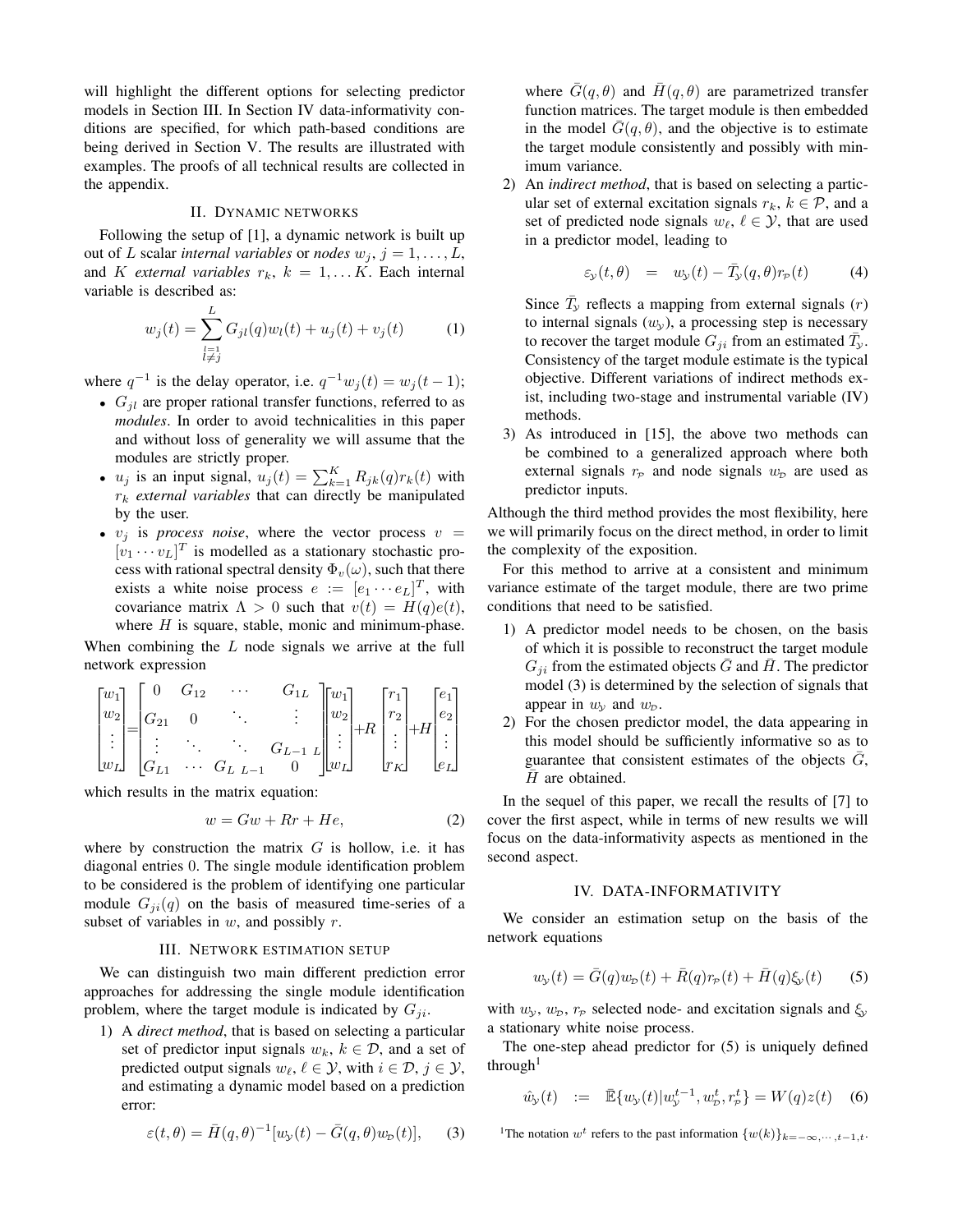with the predictor filter given by

$$
W(q) := \begin{bmatrix} (1 - \bar{H}(q)^{-1}) & \bar{H}(q)^{-1} \bar{G}(q) & \bar{H}(q)^{-1} \bar{R}(q) \end{bmatrix}
$$
\n(7)

and

$$
z(t) := \begin{bmatrix} w_{\mathcal{Y}}(t) \\ w_{\mathcal{D}}(t) \\ r_{\mathcal{P}(t)} \end{bmatrix} . \tag{8}
$$

In line with the corresponding definitions in the prediction error literature ([16], Definition 8.1), we can now define the notion of data-informativity for the related network predictor model.

*Definition 1:* Consider a set of network signals contained in z and a network predictor model

$$
\hat{w}_y(t,\theta) = W(q,\theta)z(t)
$$

for a parametrized set of models

$$
\mathcal{M} := (\bar{G}(q, \theta), \bar{R}(q, \theta), \bar{H}(q, \theta))_{\theta \in \Theta}.
$$

Then a quasi-stationary data set  $Z^{\infty} := \{z(t)\}_{t=0,\cdots}$  with z(t) defined in (8) is *informative enough with respect to the model set* M if, for any two predictor models  $W_1(q)$  and  $W_2(q)$  in the model set,

$$
\mathbb{E}[(W_1(q) - W_2(q))z(t)]^2 = 0
$$

implies that  $W_1(e^{i\omega}) \equiv W_2(e^{i\omega})$  for almost all  $\omega$ .

In line with ([16], Definition 8.2), we formulate:

*Definition 2:* A quasi-stationary data set  $Z^{\infty}$  is *informative* if it is informative enough with respect to the model set  $\mathcal{L}^*$ , consisting of all linear time-invariant models. And in line with ([16], Definition 13.2):

*Definition 3:* A quasi-stationary signal  $z$  is said to be *persistently exciting* if  $\Phi_z(\omega) > 0$  for almost all  $\omega$ .

The essential difference with the classical definitions in [16] is in the composition of the signal vector  $z(t)$ , being composed according to (8).

#### *A. Classical open-loop case*

The classical open-loop case can be represented by the situation that in the predictor model, the predictor input is  $w_p = r$ . In this case

$$
z(t) := \begin{bmatrix} w_{\mathcal{Y}}(t) \\ w_{\mathcal{D}}(t) \end{bmatrix}.
$$

The well known sufficient condition for data-informativity is now [16]:

$$
\Phi_z(\omega) > 0 \quad \text{for almost all } \omega. \tag{9}
$$

For estimating *finite-dimensional* models, this sufficient condition can be further relaxed<sup>2</sup> to be satisfied for a sufficient number of frequencies  $\omega$ . The signal vector z contains both predictor input and predictor outputs. Since there are output disturbances on  $w_y$  that are uncorrelated to  $w_p$ , the informativity condition simplifies to the condition that  $w<sub>D</sub>$ should be persistently exciting.

## *B. Classical closed-loop case: direct method*

The direct method for closed-loop systems is characterized by the situation that in the predictor model

- $w_{\gamma}$  and  $w_{\gamma}$  are distinct signals;
- $r_P$  is not included in the predictor;
- $w<sub>p</sub>$  may depend of the present and past samples of  $w<sub>y</sub>$ (feedback).

It follows that  $z(t) := \begin{bmatrix} w_y(t) \\ w_y(t) \end{bmatrix}$  $w_{\mathcal{D}}(t)$ and the "open-loop" results of [16] still apply, i.e. the informativity condition of the data is represented by the condition (9).

#### *C. The network case: local direct method*

When applying the direct identification method in the network case, a predictor model is constructed with node signals  $w<sub>D</sub>$  as predictor inputs and  $w<sub>y</sub>$  as predicted outputs. According to the results in [6], [7], the selection of signals follows in main line the next reasoning:

- The input  $w_i$  and output  $w_j$  of the target module, are selected in  $w<sub>D</sub>$  and  $w<sub>y</sub>$  respectively;
- All network paths from  $w_i$  to  $w_j$  that do not pass through  $G_{ji}$  (parallel paths) pass through a signal  $w_k$ that is included in  $w_{\text{D}}$ ;
- All paths from  $w_i$  to  $w_j$  (loop around  $w_j$ ) pass through a signal  $w_k$  that is included in  $w_p$ ;
- An input signal in  $w<sub>p</sub>$  that is affected by an unmeasured disturbance that is correlated to an unmeasured disturbance on an output in  $w<sub>v</sub>$ , is blocked by an additional node signal that is included in  $w<sub>D</sub>$  or the input signal in  $w_{\mathcal{D}}$  is added to  $w_{\mathcal{Y}}$ .

The last step is applied for dealing with correlated disturbances, or confounding variables, i.e. non-measured signals that affect both the input and output of an estimation problem. When adding the respective signals to  $w<sub>v</sub>$  a multioutput predictor model can result, as schematically indicated in Figure 1. In this setting we distinguish:



Fig. 1. Predictor model for local direct identification; the set of node signals  $w_{\mathcal{Q}}$  appears both at the input and at the output of the predictor model.

• 
$$
w_{\mathcal{Y}} = \begin{bmatrix} w_o \\ w_{\mathcal{Q}} \end{bmatrix}; w_p = \begin{bmatrix} u_{\mathcal{U}} \\ w_{\mathcal{Q}} \end{bmatrix};
$$

<sup>2</sup>For the network case and considering MISO models this is also addressed in [14].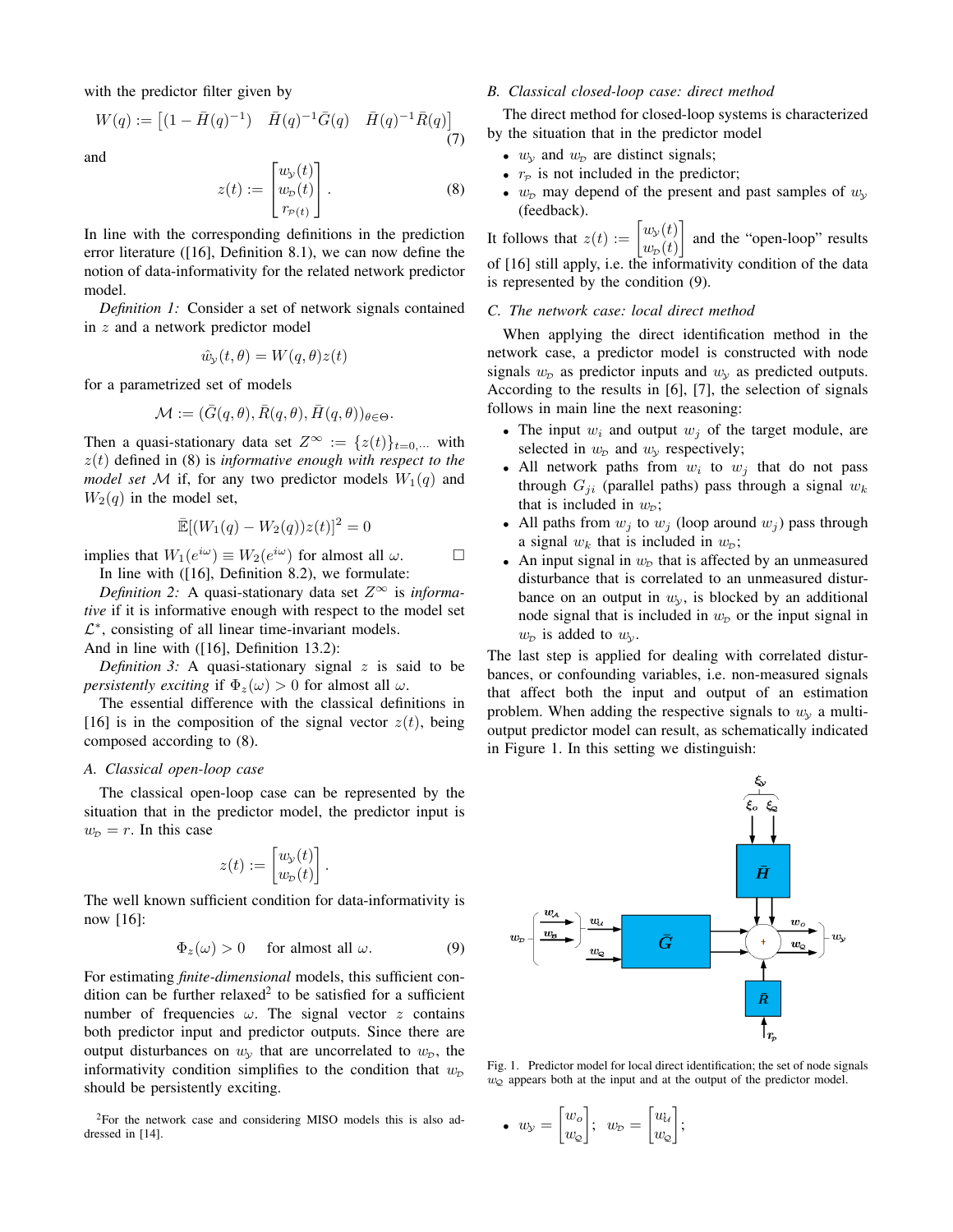- $w_o = w_j$  or  $w_o$  is void if  $w_j$  is present in  $w_{\mathcal{Q}}$ ;
- $r_P$  contains those measured external excitation signals in r that add directly to measured outputs  $w_k$ ,  $k \in \mathcal{Y}$ , i.e. for which  $R(q)$  is a binary (selection) matrix with known elements, indicating which output signals are excited by signals  $r<sub>p</sub>$ .

Inputs and outputs are allowed to share some common signals, while all node signals are allowed to depend on each other's (present and) past. According to the consistency results in [7] the data-informativity conditions now become:

$$
\Phi_{\kappa}(\omega) > 0 \quad \text{for almost all } \omega,
$$
\n(10)

with

$$
\kappa(t) := \begin{bmatrix} w_{\mathcal{D}}(t) \\ \xi_{\mathcal{D}}(t) \end{bmatrix}
$$

and  $\xi_v(t)$  the white noise innovation process that relates to output  $w_{\nu}(t)$  in (5). In the vector signal  $\kappa$  we collect all the measured node signals that appear as predictor input, and the (external) noise terms  $\xi_y$ . The spectrum condition on  $\kappa(t)$ can then be interpreted as a condition that requires a full rank spectrum of  $w<sub>p</sub>$ , while using all external signals in the network *except*  $\xi_y$ . In other words,  $\xi_y$  can not be used for the "excitation" of the signals  $w<sub>D</sub>$ , but this excitation has to come from other external signals in the network. This mechanism is going to be further elaborated upon in the next Section.

# V. PATH-BASED CONDITIONS FOR DATA-INFORMATIVITY IN THE DIRECT METHOD

# *A. General results*

The condition (10) for data-informativity in the direct method is compactly formulated, but it is actually implicit and hard to check for the situation of a dynamic network with given topology and unknown dynamics. It would be very attractive to formulate this condition in terms of properties and locations of the external signals in the network (i.e.  $r$  and  $e$ ) together with topological conditions on the interconnections structure in the network models that we consider. In order to achieve this objective, we consider the following Lemma:

*Lemma 1:* Let  $x(t) \in \mathbb{R}^m$  be a quasi-stationary signal that is persistently exciting, and let  $F(z) \in \mathbb{R}(z)^{p \times m}$  be the proper rational transfer function of a stable filter. Then the signal  $y(t) = F(q)x(t)$  is persistently exciting if and only if filter  $F(z)$  has rank p over the field of rational functions.  $\Box$ If we apply this Lemma with  $x$ -signals being the external signals  $r, e$ , and  $y$  signals being selected node signals  $w$  in the network, then the row rank of the considered transfer function  $(r, e) \rightarrow y$  would need to be evaluated in order to make a statement about data-informativity. In line with the idea of introducing a generic form of identifiability [10], i.e. independent of particular numerical values of coefficients, we can use the same generic type of result for data-informativity, based on the results of [17].

*Proposition 1:* Consider the situation of Lemma 1. The property that  $y(t)$  is persistently exciting holds generically<sup>3</sup>

if in the dynamic network there are  $p$  vertex-disjoint paths between the nodes x and y. This is denoted by  $b_{x\to y} = p$ .

So, a persistently exciting "input" signal  $x$  and a sufficient number of vertex-disjoint paths betwen  $x$  and  $y$ , will generically provide a persistently exciting "output" signal y. This result can be used to translate persistence of excitation conditions on node signals, to persistence of excitation conditions on external network signals.

In order to further specify the data-informativity conditions that apply to the direct method, we need some formal results from [7] that concern the conditions under which the chosen predictor model will lead to results that leave the target module  $G_{ji}$  invariant in our estimation setup. This step actually refers to the first set of conditions in Section III, i.e. the choice of predictor model, and specifies conditions under which  $\bar{G}_{ji}(q) = G_{ji}^{0}(q)$ . Satisfying these conditions helps to further simplify the topological conditions for datainformativity.

*Theorem 1 (Module invariance result [7]):* Let  $G_{ji}$  be the target network module. In the system's equation (5) conformable to the network model depicted in Figure 1, it holds that  $\bar{G}_{ji} = G_{ji}^0$  under the following conditions:

- a. Every parallel path from  $w_i$  to  $w_j^4$  and every loop around  $w_i$  passes through a measured node in  $w_{\gamma\cup\mathcal{U}}$ , and
- b. *U* is decomposed into two disjunct sets,  $U = A \cup B$ , such that there are no confounding variables<sup>5</sup> for the estimation problems  $w_A \rightarrow w_y$  and  $w_A \rightarrow w_B$ , and
- c.  $i \in \{A \cup Q\}$ , and
- d. Every path from  $\{w_i, w_j\}$  to  $w_B$  passes through a measured node in  $w_{y\cup u}$ .  $\Box$

The interpretation of the decomposition of U into  $A \cup B$ is that the signals in  $w_B$  can be used to block the effect of confounding variables in the estimation problem  $w_A \rightarrow$  $w<sub>y</sub>$ , while confounding variables in the estimation problem  $w_B \rightarrow w_y$  are allowed. As a result the transfer functions  $\overline{G}_{jk}$  with  $k \in \{Q \cup A\}$  are invariant, i.e.  $\overline{G}_{jk} = G_{jk}^0$ . In the remaining part of the paper we will assume that the conditions of Theorem 1 are satisfied.

## *B. Path-based conditions*

The result on vertex-disjoint paths, as formulated in Proposition 1 can now be applied to the particular situation of condition (10). In this step the consequence of having the white noise signal  $\xi_y$  in the condition (10) needs to be translated to conditions on signals in the original network (2). Since the predictor model in the direct method can only include excitation signals  $r_P$  that are added directly (with transfer 1) to node signals  $w$ , we need to specify which  $r$ signals in the original network satisfy this property. Since the transfers that appear in  $\overline{R}(q)$  will be dependent on the removal of unmeasured nodes, this is a non-trivial step.

<sup>&</sup>lt;sup>3</sup>Generically has to be considered here in terms of a Lebesgue measure 0 of the vector of coefficient values of the rational transfer functions in all modules of the network.

<sup>&</sup>lt;sup>4</sup>A parallel path is a path from  $w_i$  to  $w_j$  that does not pass through  $G_{ji}$ .

<sup>&</sup>lt;sup>5</sup>A confounding variable for the estimation problem  $w_A$  to  $w_y$  is an unmeasured external or disturbance variable in the network that has unmeasured paths to both  $w_A$  and  $w_Y$ .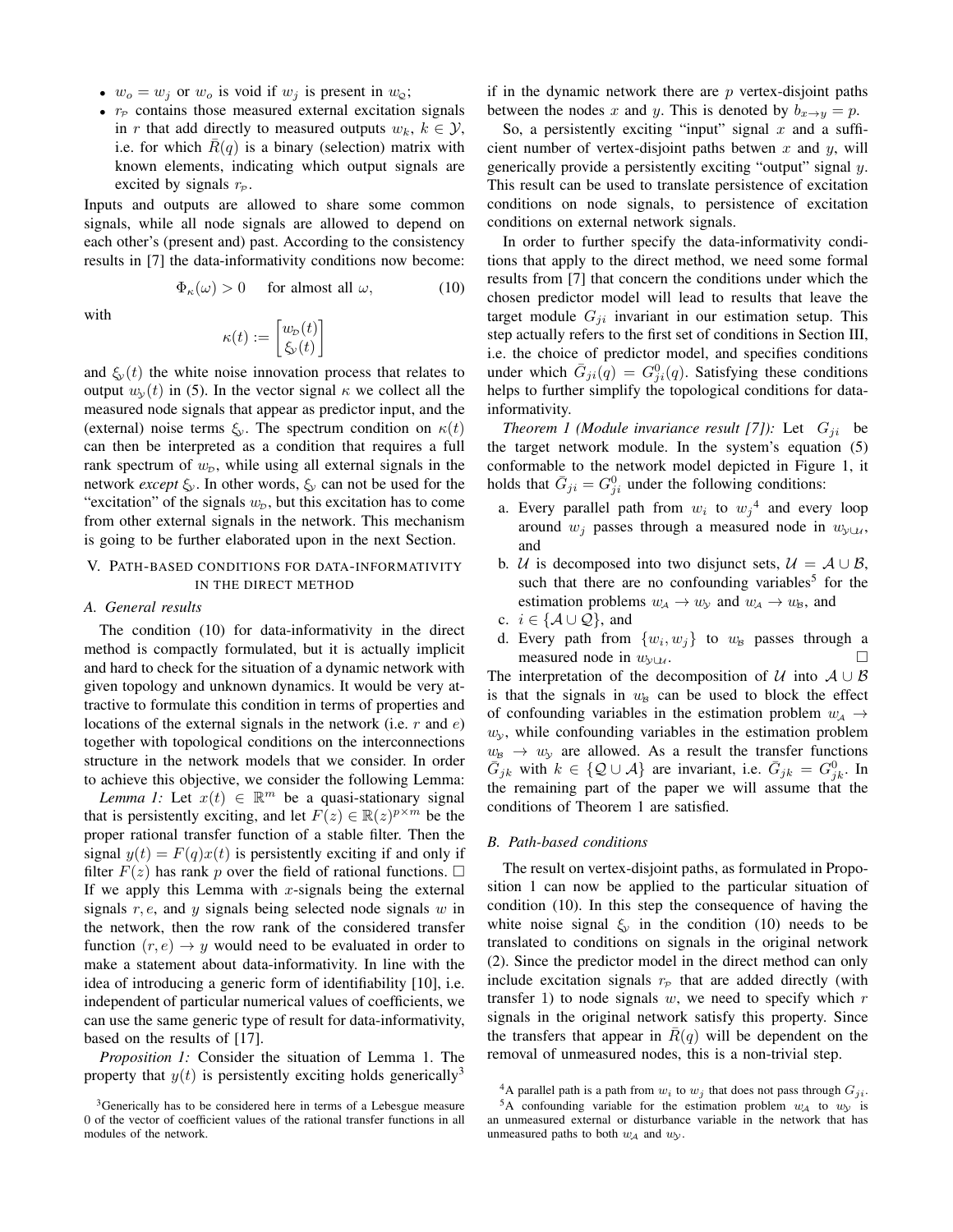*Proposition 2:* Let  $r_P$  be defined as those r-signals in the original network that are directly added to a node signal  $w_k$ with  $k \in \mathcal{Y}$ , such that:

- if  $w_k \in w_{\mathcal{Q}}$ :
	- 1) there exist no unmeasured paths from  $w_k$  to any  $w_{\ell}, \ell \in \mathcal{B}$ ; and
	- 2) all loops through  $w_k$  pass through a node in  $w_{\phi\downarrow\mu}$ .
- if  $w_k \in w_o$ :
	- 3) there exists no direct or unmeasured path from  $w<sub>o</sub>$ to any  $w_k, k \in \mathcal{Q}$ .

Then  $\overline{R}(q)$  is a selection matrix. Now we can formulate a path-based condition for verifying the data-informativity.

*Theorem 2:* Consider a dynamic network with external signals r and e, and let  $r_p$  be the r-signals that appear as predictor input in the setting of the local direct method, satisfying the conditions of Proposition 2. Consider the signal vector

$$
\eta(t) := \begin{bmatrix} r_{\mathcal{P}} \\ x_{\mathcal{U}} \end{bmatrix}, \quad \text{with} \quad
$$

 $x_u$ : any r- or e-signal that has a direct or unmeasured path to a node signal  $w_k$ ,  $k \in \mathcal{U}$ .

Then the transfer function from  $(r, e)$  to  $\kappa$  generically has full row rank if there are  $n<sub>D</sub>$  vertex disjoint paths between external signals  $\eta$  and  $w_p$ .

As a direct result of Proposition 1 we can now formulate the following Corollary:

*Corollary 1:* The data-informativity condition (10) for the local direct method is satisfied if the path-based conditions of Theorem 2 are satisfied and the present excitation signals r are persistently exciting.  $\Box$ When considering the vector  $\eta(t)$  it appears that there are maximally  $n_{\ell} := dim(w_{\ell})$  independent noise signals available that can excite the predictor input  $w<sub>p</sub>(t)$  while  $dim(w_D) = n_Q + n_U$ . This is a result of the fact that all of the noises in  $x_u$  pass through a node in  $w_u$ . It leads to the following Corollary.

*Corollary 2:* There need to be at least  $n_{\Omega}$  external excitation signals  $r$  in the network to satisfy the conditions of Corollary 1.

The Corollary shows that adding outputs to the predictor model, i.e. increasing  $n_{\mathcal{Q}}$  comes at an experimental cost. For every signal that is added to  $w<sub>o</sub>$  an extra excitation signal  $r$  needs to be present in the network in order to satisfy the data-informativity condition.

We will illustrate the results of this Section in two examples.

*Example 1:* Consider a classical closed loop system represented by a two-node network as depicted in Figure 2 with  $v_1$  and  $v_2$  being process noises that are correlated. First we consider the situation of having no external excitation signals,  $r_1 = r_2 = 0$ . The objective is to identify the target module  $G_{21}$ . We select  $w_1$  as input and  $w_2$  as output of our predictor model, but due to the correlation between  $v_1$  and  $v_2$ , we need to include  $w_1$  also as an output. As a result  $w_y = \{w_1, w_2\}, w_o = \{w_2\}$  and  $w_p = w_q = \{w_1\}.$  Then U



Fig. 2. Classical closed loop example with two node signals and disturbances  $v_1$  and  $v_2$  being correlated.

is void. In order to satisfy the data informativity condition according to Theorem 2, we need to consider vector  $\eta(t)$ . Since U is void and  $r_p$  is not present,  $\eta$  is an empty vector, indicating that there are no external signals available for exciting  $w<sub>p</sub>$ . Therefore the data-informativity condition can not be satisfied. The two noise signals  $e_1$  and  $e_2$  constitute the innovation process  $\xi$  and according to the definition of  $\kappa(t)$  in (10) cannot be used to excite  $w_{\text{D}}$ . These noise signals are effectively used to estimate the  $2 \times 2$  noise model.

Adding an external excitation signal  $r_1$  will not lead to a signal in  $r_{\rm p}$  since the loop through  $w_1$  passes only through  $w_0 = w_2$ , and therefore condition 2 of Proposition 2 is not satisfied. In the predictor model  $w_1 \rightarrow (w_1, w_2)$ ,  $r_1$  cannot effectively be used for excitation due to the fact that  $G_{12}$ is not modelled, leading to the situation that in the model the contribution of  $r_1$  to  $w_1$  is actually represented by  $(1 G_{12}G_{21}$ )<sup>-1</sup> $r_1$ , thus not satisfying the unit transfer that is required for a signal in  $r_p$ .

Similarly adding an external excitation signal  $r_2$  will not lead to a signal in  $r_P$  since there is a direct path from  $w_o =$  $w_2$  to  $w_2 = w_1$ , and thus condition 3 of Proposition 2 is not satisfied. In the predictor model  $w_1 \rightarrow (w_1, w_2)$ ,  $r_2$  cannot effectively be used for excitation due to the fact that  $G_{12}$ is not modelled, leading to the situation that in the model the contribution of  $r_2$  to  $w_1$  is actually represented by  $(1 G_{12}G_{21}$ )<sup>-1</sup> $G_{12}r_2$ , thus not satisfying the unit transfer that is required for a signal in  $r_P$ . However, if we include  $w_2$  also as input and model  $G_{12}$  with predictor model  $(w_1, w_2) \rightarrow$  $(w_1, w_2)$ , then  $w_D$  changes to  $w_D = w_Q = \{w_1, w_2\}$ . Then we need two (vertex disjoint) paths from  $\eta = r_P$  to  $w_D$ . With predictor model  $(w_1, w_2) \rightarrow (w_1, w_2)$ , both  $r_1$  and  $r_2$  lead to a signal in  $r_p$  and therefore we need two external excitation signals  $r_1$  and  $r_2$  for achieving data-informativity. This result is in agreement with the observations in [18].

*Example 2:* Consider the three node network depicted in Figure 3 with  $v_1$  and  $v_3$  being disturbance signals that are correlated. First we consider the situation of having no external excitation signals,  $r_1 = r_2 = r_3 = 0$ . The objective is to identify the target module  $G_{12}$ . According to the local direct method [7], we have multiple ways to choose the predictor model. Following the full input case [6], [7], we choose  $w_y = w_o = w_1$ ,  $w_A = w_2$ , and then we choose  $w_B = w_3$  in order to block the effect of the confounding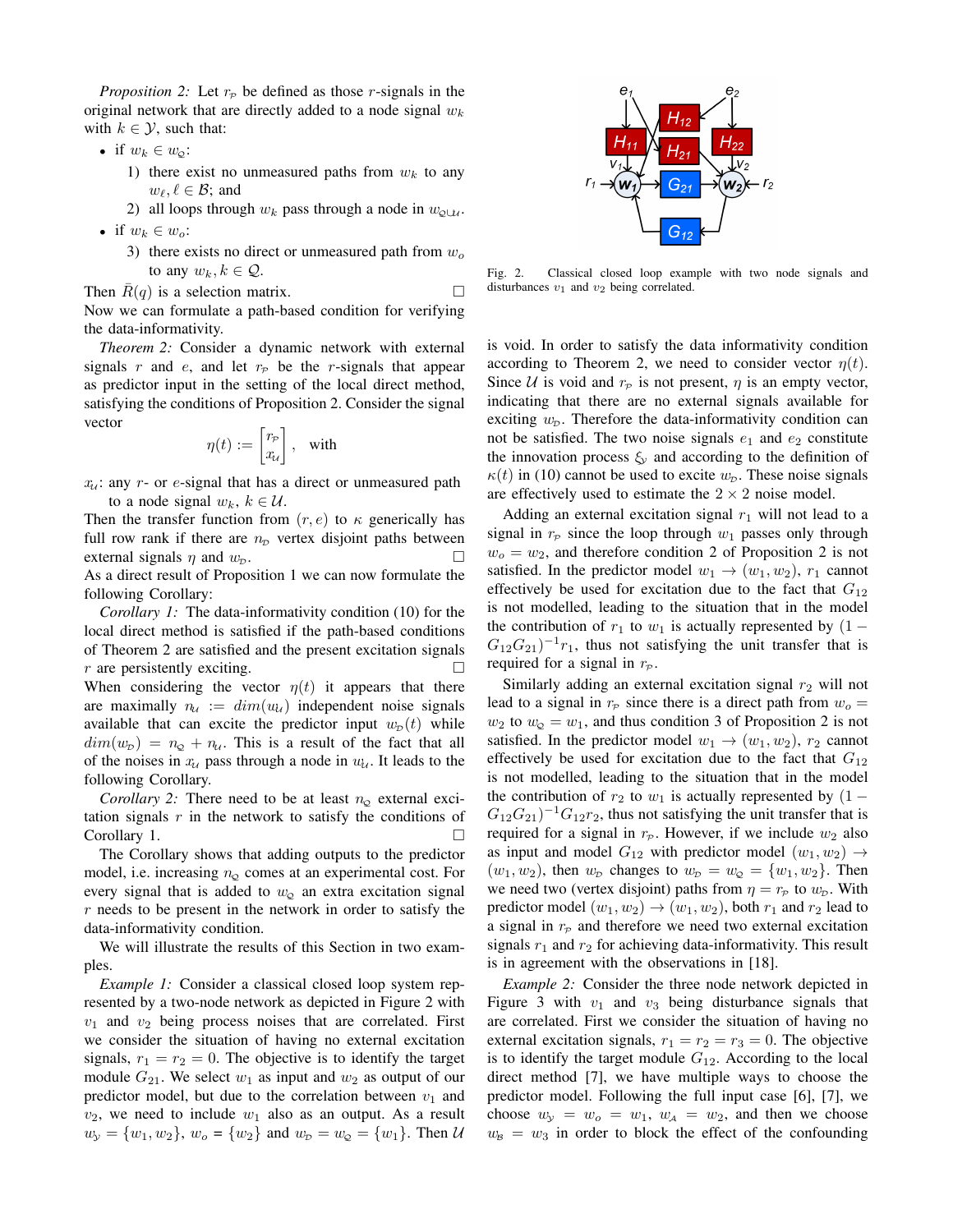

Fig. 3. A three node network example.

variable  $e_3$  for the estimation problem  $w_2 \rightarrow w_1$ . In this setup  $w_0$  is void and  $w_p = w_{11} = \{w_2, w_3\}$ . The datainformativity condition of Theorem 2 now requires two vertex disjoint paths between  $\{e_2, e_3\}$  and  $\{w_2, w_3\}$ . As this can simply be verified from the graph, the data-informativity condition is satisfied without any need for external excitation signals.

When choosing an alternative predictor model, e.g. according to the minimum input case algorithm in [7], we choose  $w_y = \{w_1, w_2\}$  and  $w_2 = w_2$ , i.e. we model  $w_2$  as output also, in order to deal with the confounding variable  $e_3$  for the estimation problem  $w_2 \to w_1$ . In this setup  $w_{\mathcal{U}} = w_{\mathcal{A} \cup \mathcal{B}}$ is void. In order to satisfy the data informativity condition according to Theorem 2, we need a path from signal  $\eta(t)$ to  $w_p = w_2$ . Since U is void and  $r_p$  is not present,  $\eta$  is an empty vector, indicating that there are no external signals available for exciting  $w<sub>p</sub>$ . Therefore the data-informativity condition can not be satisfied. Adding external signals  $r_1$  or  $r_2$  will lead to a signal in  $\eta = r_p$ . But, when  $\eta = r_1$  we do not satisfy the data informativity condition since we do not have a path from signal  $\eta = r_1$  to  $w_p = w_2$ . When adding  $r_2$ as external signal, we satisfy the data informativity condition since the path-based condition is satisfied. An external signal  $r_3$  cannot contribute to  $\eta$  because of the non-unity transfer to  $w_2$ , and hence does not provide data informativity for the chosen predictor model.

## VI. CONCLUSIONS

For consistent identification of a single module that is embedded in a dynamic network it is necessary that the signals that constitute the chosen predictor model satisfy data-informativity conditions. We have formalized the concept of data-informativity for a generalized predictor model that is suited for dynamic network modeling, and that allows for signals to appear both as input and as output in a MIMO predictor model. It generalizes all known situations of indirect and direct methods in closed-loop systems and dynamic networks. The conditions for data-informativity have been specified for a particular identification method, the local direct method, showing that the conditions can be satisfied generically by requiring persistence of excitation of external signals, together with path-based conditions on the topology of the network model set.

## VII. ACKNOWLEDGMENTS

Discussions with Shengling Shi and Mannes Dreef on the subject of this paper are greatly acknowledged.

#### **REFERENCES**

- [1] P. M. J. Van den Hof, A. G. Dankers, P. S. C. Heuberger, and X. Bombois, "Identification of dynamic models in complex networks with prediction error methods - basic methods for consistent module estimates," *Automatica*, vol. 49, no. 10, pp. 2994–3006, 2013.
- [2] J. Gonçalves and S. Warnick, "Necessary and sufficient conditions for dynamical structure reconstruction of LTI networks," *IEEE Trans. Automatic Control*, vol. 53, no. 7, pp. 1670–1674, Aug. 2008.
- [3] A. G. Dankers, P. M. J. Van den Hof, P. S. C. Heuberger, and X. Bombois, "Identification of dynamic models in complex networks with prediction error methods: Predictor input selection," *IEEE Trans. on Automatic Control*, vol. 61, no. 4, pp. 937–952, 2016.
- [4] D. Materassi and M. V. Salapaka, "Signal selection for estimation and identification in networks of dynamic systems: a graphical model approach," *ArXiv preprint arXiv:1905.12132*, 2019.
- [5] A. G. Dankers, P. M. J. Van den Hof, D. Materassi, and H. H. M. Weerts, "Relaxed predictor input selection rules for handling confounding variables in dynamic networks," *IFAC-PapersOnLine*, vol. 50-1, pp. 3983–3988, 2017, proc. 20th IFAC World Congress.
- [6] P. M. J. Van den Hof, K. R. Ramaswamy, A. G. Dankers, and G. Bottegal, "Local module identification in dynamic networks with correlated noise: the full input case," in *Proc. 58th IEEE Conf. on Decision and Control (CDC)*, Nice, France, 2019, pp. 5494–5499.
- [7] K. R. Ramaswamy and P. M. J. Van den Hof, "A local direct method for module identification in dynamic networks with correlated noise, Tech. Rep., 2019, arXiv:1908.00976. Provisionally accepted by IEEE Trans. Automatic Control.
- [8] M. Gevers, A. Bazanella, and G. Vian da Silva, "A practical method for the consistent identification of a module in a dynamical network," *IFAC-PapersOnLine*, vol. 51-15, pp. 862–867, 2018, proc. 18th IFAC Symp. System Identif. (SYSID2018).
- [9] A. S. Bazanella, M. Gevers, J. M. Hendrickx, and A. Parraga, "Identifiability of dynamical networks: which nodes need to be measured?" in *Proc. 56th IEEE Conference on Decision and Control (CDC)*, 2017, pp. 5870–5875.
- [10] J. Hendrickx, M. Gevers, and A. Bazanella, "Identifiability of dynamical networks with partial node measurements," *IEEE Trans. Autom. Control*, vol. 64, no. 6, pp. 2240–2253, 2019.
- [11] H. H. M. Weerts, P. M. J. Van den Hof, and A. G. Dankers, "Single module identifiability in linear dynamic networks," in *Proc. 57th IEEE Conf. on Decision and Control (CDC)*. Miami Beach, FL: IEEE, 2018, pp. 4725–4730.
- [12] A. S. Bazanella, M. Gevers, and J. M. Hendrickx, "Network identification with partial excitation and measurement," in *Proc. 58th IEEE Conference on Decision and Control (CDC)*, 2019, pp. 5500–5506.
- [13] S. Shi, X. Cheng, and P. M. J. Van den Hof, "Excitation allocation for generic identifiability of a single module in dynamic networks: A graphic approach," in *Proc. 21st IFAC World Congress*, 2020.
- [14] M. Gevers and A. S. Bazanella, "Identification in dynamic networks: identifiability and experiment design," in *Proc. 2015 IEEE 54th Conf. Decision and Control, Osaka, Japan*, 2015, pp. 4006–4011.
- [15] K. R. Ramaswamy, P. M. J. Van den Hof, and A. G. Dankers, "Generalized sensing and actuation schemes for local module identification in dynamic networks," in *Proc. 58th IEEE Conf. on Decision and Control (CDC)*, Nice, France, 2019, pp. 5519–5524.
- [16] L. Ljung, *System Identification: Theory for the User*. Englewood Cliffs, NJ: Prentice-Hall, 1999.
- [17] J. van der Woude, "A graph-theoreric characterization for the rank of the transfer matrix of a structured system," *Mathematics of Control, Signals, and Systems*, vol. 4, pp. 33–40, 1991.
- [18] P. M. J. Van den Hof, A. G. Dankers, and H. H. M. Weerts, "From closed-loop identification to dynamic networks: generalization of the direct method," in *Proc. 56nd IEEE Conf. on Decision and Control (CDC)*. Melbourne, Australia: IEEE, 2017, pp. 5845–5850.
- [19] D. Youla, "On the factorization of rational matrices," *IRE Trans. Information Theory*, vol. 7, pp. 172–189, 1961.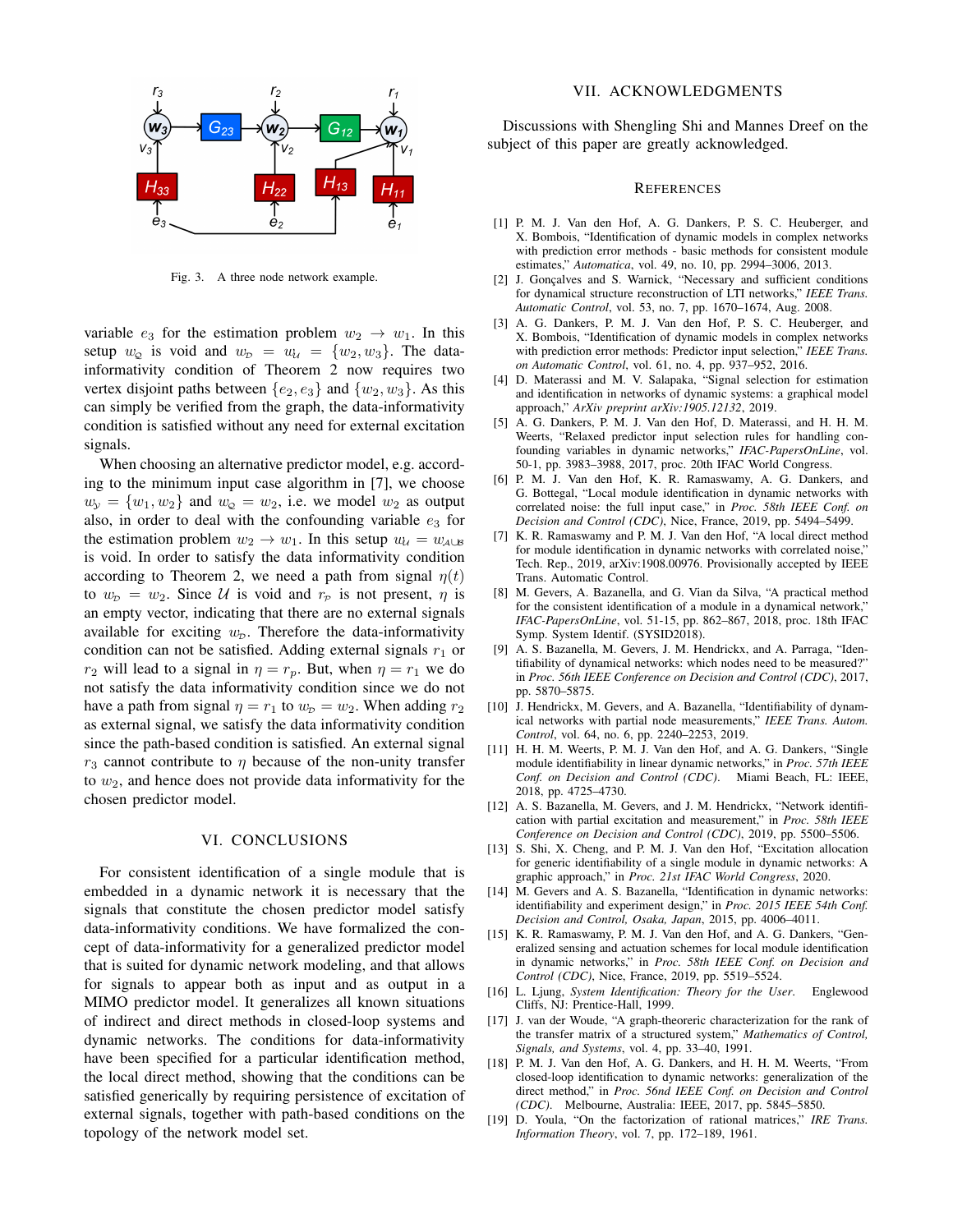#### APPENDIX

# *A. Proof of Lemma 1*

The spectral density of the output signal is given by  $\Phi_y(\omega) = F(e^{i\omega})\Phi_x(\omega)F(e^{i\omega})^*$ , with  $(\cdot)^*$  the complex conjugate. For each value of  $\omega$  in  $-\pi \leq \omega \leq \pi$ , this is a matrix multiplication for which it holds that  $\Phi_y(\omega) > 0$  only if  $rank_{\mathbb{R}}(F(e^{i\omega})) = p$  and  $\Phi_x(\omega) > 0$ . If  $rank_{\mathbb{R}(z)}(F(z)) = p$ then  $rank_{\mathbb{R}}(F(e^{i\omega})) = p$  for almost all  $\omega$ . Since  $\Phi_x(\omega) > 0$ for almost all  $\omega$  this implies that  $\Phi_y(\omega) > 0$  for almost all  $\omega$ . If  $rank_{\mathbb{R}(z)}(F(z)) < p$  then  $rank_{\mathbb{R}}(F(e^{i\omega})) < p$  for all ω and there will be no value of ω for which  $\Phi_y(\omega) > 0$ .  $\Box$ 

#### *B. Proof of Proposition 2*

On the basis of the decomposition of node signals as defined in section V, we are going to represent the system's equations (2) in the following structured form:

$$
\begin{bmatrix}\nw_2 \\
w_0 \\
w_8 \\
w_4 \\
w_5\n\end{bmatrix} = \begin{bmatrix}\nG_{\infty} & G_{\infty} & G_{\infty} & G_{\infty} & G_{\infty} & G_{\infty} \\
G_{\infty} & G_{\infty} & G_{\infty} & G_{\infty} & G_{\infty} \\
G_{\infty} & G_{\infty} & G_{\infty} & G_{\infty} & G_{\infty} \\
G_{\infty} & G_{\infty} & G_{\infty} & G_{\infty} & G_{\infty} \\
G_{\infty} & G_{\infty} & G_{\infty} & G_{\infty} & G_{\infty} \\
G_{\infty} & G_{\infty} & G_{\infty} & G_{\infty} & G_{\infty} \\
H_{\infty} & H_{\infty} & H_{\infty} & H_{\infty} & H_{\infty} \\
H_{\infty} & H_{\infty} & H_{\infty} & H_{\infty} & H_{\infty} \\
H_{\infty} & H_{\infty} & H_{\infty} & H_{\infty} & H_{\infty} \\
H_{\infty} & H_{\infty} & H_{\infty} & H_{\infty} & H_{\infty} \\
H_{\infty} & H_{\infty} & H_{\infty} & H_{\infty} & H_{\infty} \\
H_{\infty} & H_{\infty} & H_{\infty} & H_{\infty} & H_{\infty} \\
H_{\infty} & G_{\infty} & G_{\infty} & G_{\infty} & G_{\infty} \\
H_{\infty} & G_{\infty} & G_{\infty} & G_{\infty} & G_{\infty} \\
H_{\infty} & H_{\infty} & H_{\infty} & H_{\infty} & H_{\infty} \\
H_{\infty} & H_{\infty} & H_{\infty} & H_{\infty} & H_{\infty} \\
H_{\infty} & G_{\infty} & G_{\infty} & G_{\infty} & G_{\infty} \\
H_{\infty} & G_{\infty} & G_{\infty} & G_{\infty} & G_{\infty} \\
H_{\infty} & H_{\infty} & H_{\infty} & H_{\infty} & H_{\infty} \\
H_{\infty} & H_{\infty} & H_{\infty} & H_{\infty} & H_{\infty} \\
H_{\infty} & G_{\infty}
$$

where, without loss of generality, we make the notation agreement that  $R_{\text{QQ}}$  is diagonal, the matrix H is not necessarily monic, and the scaling of the white noise process e is such that  $cov(e) = I$ .

The objective is to rewrite the system's equations into a form that is conformable to Figure 1 where the output variables  $w_y$  can be written as:

$$
\begin{bmatrix} w_{\mathcal{Q}} \\ w_{o} \end{bmatrix} = \begin{bmatrix} \bar{G}_{\mathcal{Q}\mathcal{Q}} & 0 & \bar{G}_{\mathcal{Q}\mathcal{B}} & G_{\mathcal{Q}\mathcal{A}} \\ \bar{G}_{\mathcal{Q}\mathcal{Q}} & 0 & \bar{G}_{\mathcal{B}\mathcal{B}} & \bar{G}_{\mathcal{Q}\mathcal{A}} \end{bmatrix} \begin{bmatrix} w_{\mathcal{Q}} \\ w_{o} \\ w_{a} \\ w_{b} \end{bmatrix} + \begin{bmatrix} \bar{H}_{11} & \bar{H}_{12} & 0 & 0 \\ \bar{H}_{21} & \bar{H}_{22} & 0 & 0 \end{bmatrix} \begin{bmatrix} \xi_{\mathcal{Q}} \\ \xi_{o} \\ \xi_{\mathcal{S}} \\ \xi_{\mathcal{A}} \end{bmatrix} + \bar{R}r_{p} \quad (12)
$$

withe the vector  $\xi$  representing the innovation process of the disturbance signals on the measured variables  $w$ , with the submatrix  $H$  forming a monic stable and stably invertible noise model. Subsequently we need to show that  $\overline{R}$  is a selection matrix. The proof will be executed in a number of subsequent steps.

#### Step 1: Removing the unmeasured nodes  $w_z$

Starting with the network representation (11), we eliminate (immerse) the non-measured node variables  $w_z$  from the equations, by writing the last (block) row of (11) into an explicit expression for  $w_z$ :

$$
w_z = (I - G_{zz})^{-1} \left[ \sum_{k \in \mathcal{Q} \cup \{o\} \cup \mathcal{U}} G_{zk} w_k + \sum_{\ell \in \mathcal{Q} \cup \{o\} \cup \mathcal{U} \cup \mathcal{Z}} H_{zt} w_{\ell} + u_z \right],
$$

with  $U = A \cup B$ . By substituting this into the expressions for the remaining  $w$ -variables we obtain

$$
\begin{bmatrix} w_{\rm Q} \\ w_{\rm o} \\ w_{\rm g} \\ w_{\rm A} \end{bmatrix} = \begin{bmatrix} \check{G}_{\rm Q\!Q} & \check{G}_{\rm Q\sigma} & \check{G}_{\rm Q\sigma} & \check{G}_{\rm Q\sigma} \\ \check{G}_{\rm Q\sigma} & \check{G}_{\rm oo} & \check{G}_{\rm a\sigma} & \check{G}_{\rm a\sigma} \\ \check{G}_{\rm B\sigma} & \check{G}_{\rm BO} & \check{G}_{\rm BS} & \check{G}_{\rm BA} \\ \check{G}_{\rm A\sigma} & \check{G}_{\rm A\sigma} & \check{G}_{\rm A\sigma} & \check{G}_{\rm A\sigma} \end{bmatrix} \begin{bmatrix} w_{\rm Q} \\ w_{\rm o} \\ w_{\rm s} \\ w_{\rm A} \end{bmatrix} + \check{v} + \check{u},
$$

with

$$
\check{v} = \begin{bmatrix} \check{H}_{\infty} & \check{H}_{\infty} & \check{H}_{\infty} & \check{H}_{\infty} & \check{H}_{\infty} \\ \check{H}_{\infty} & \check{H}_{\infty} & \check{H}_{\infty} & \check{H}_{\infty} & \check{H}_{\infty} \\ \check{H}_{\infty} & \check{H}_{\infty} & \check{H}_{\infty} & \check{H}_{\infty} & \check{H}_{\infty} \\ \check{H}_{\infty} & \check{H}_{\infty} & \check{H}_{\infty} & \check{H}_{\infty} & \check{H}_{\infty} \\ \check{H}_{\infty} & \check{H}_{\infty} & \check{H}_{\infty} & \check{H}_{\infty} & \check{H}_{\infty} \end{bmatrix} \begin{bmatrix} e_{\circ} \\ e_{\circ} \\ e_{\circ} \\ e_{\circ} \end{bmatrix},
$$
\n
$$
\check{u} = \begin{bmatrix} R_{\infty} & 0 & 0 & 0 & \check{R}_{\infty} \\ 0 & R_{\infty} & 0 & 0 & \check{R}_{\infty} \\ 0 & 0 & R_{\infty} & 0 & \check{R}_{\infty} \\ 0 & 0 & 0 & R_{\infty} & \check{R}_{\infty} \end{bmatrix} \begin{bmatrix} r_{\circ} \\ r_{\circ} \\ r_{\circ} \\ r_{\circ} \\ r_{\circ} \\ r_{\circ} \end{bmatrix} . \quad (13)
$$

and where

$$
\breve{G}_{kh} = G_{kh} + G_{kz} (I - G_{zz})^{-1} G_{zh}
$$
 (14)

with  $k, h \in \{Q \cup \{o\} \cup \mathcal{U}\}\$ , and

$$
\breve{H}_{k\ell} = H_{k\ell} + G_{kz} (I - G_{zz})^{-1} H_{z\ell}, \tag{15}
$$

$$
\breve{R}_{k\ell} = R_{k\ell} + G_{kz} (I - G_{zz})^{-1} R_{z\ell}, \qquad (16)
$$

with  $\ell \in \{ \mathcal{Q} \cup \{o\} \cup \mathcal{U} \cup \mathcal{Z} \}.$ 

In order to be able to arrive at a term  $\bar{R}r_p$  in (12) where  $R$  is a selection matrix, we are going to separate the matrix  $\check{R}$  in two parts:

$$
\breve{R}=\breve{R}_1+\breve{R}_2
$$

where the term  $\tilde{R}_1r$  is going to be modelled as a disturbance term, and  $\tilde{R}_2r$  will be used to convert to the explicit term  $\bar{R}r_p$  present in (12). This separation is done as follows:

$$
\breve{R}_{1} = \begin{bmatrix} \breve{R}_{\mathcal{Q}2} & 0 & 0 & 0 & \breve{R}_{\mathcal{Q}z} \\ 0 & \breve{R}_{oo} & 0 & 0 & \breve{R}_{ox} \\ 0 & 0 & R_{\mathcal{B}8} & 0 & \breve{R}_{\mathcal{B}z} \\ 0 & 0 & 0 & 0 & 0 \end{bmatrix}, \text{ and } (17)
$$
\n
$$
\breve{R}_{2} = \begin{bmatrix} \tilde{R}_{\mathcal{Q}2} & 0 & 0 & 0 & 0 \\ 0 & \tilde{R}_{oo} & 0 & 0 & 0 \\ 0 & 0 & 0 & 0 & 0 \\ 0 & 0 & 0 & R_{\mathcal{A}4} & \breve{R}_{\mathcal{A}z} \end{bmatrix}, (18)
$$

while the terms  $\check{R}_{QQ}, \check{R}_{oo}, \tilde{R}_{QQ}, \tilde{R}_{oo}$  are determined as follows: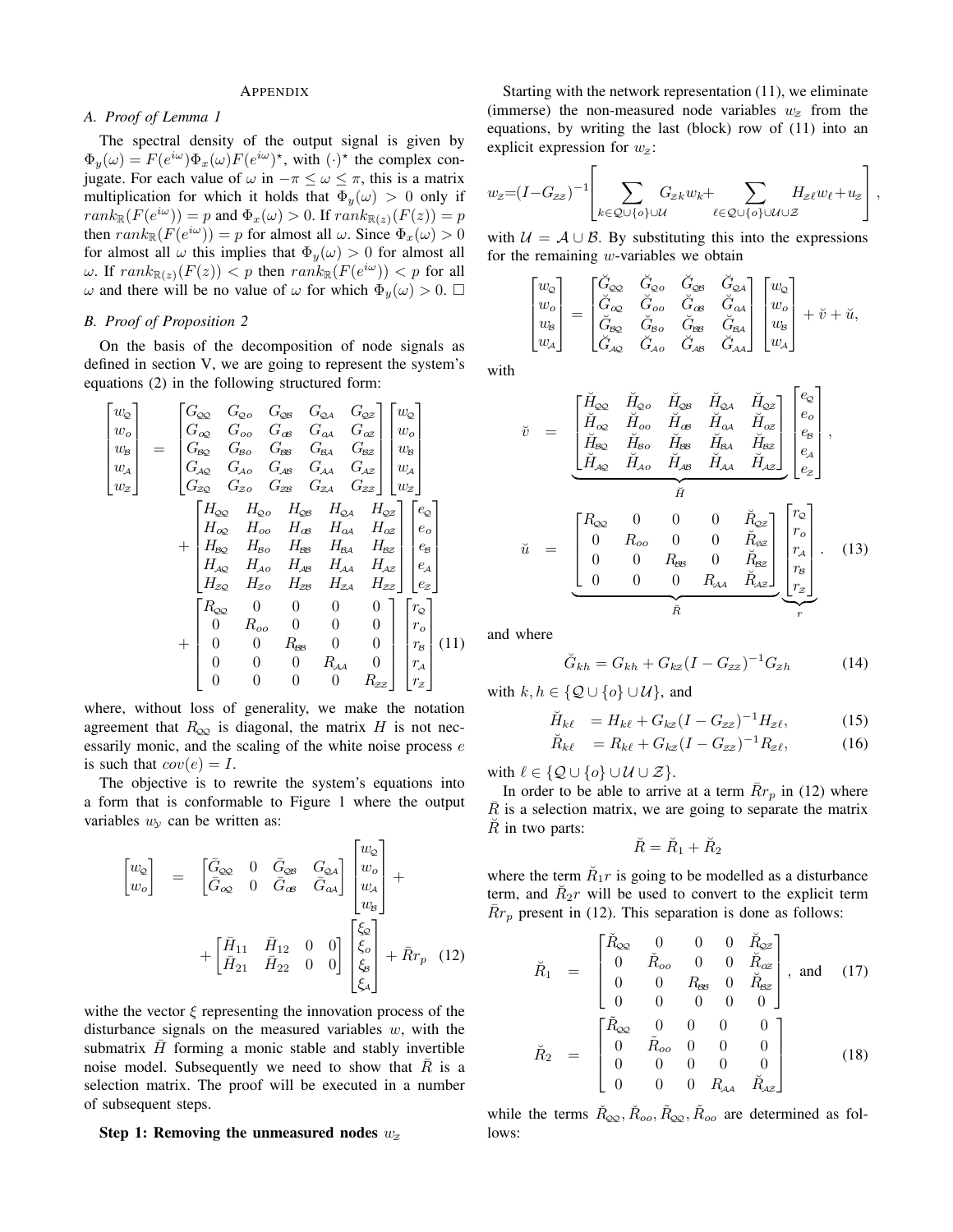- For each  $k \in \mathcal{Q}$ , if  $w_k$  satisfies the conditions 1) and 2) of the Proposition, then  $\tilde{R}_{kk} = 1$  and  $\tilde{R}_{kk} = 0$ ; else  $\check{R}_{kk} = 1$  and  $\tilde{R}_{kk} = 0$ .
- If  $w_0$  satisfies condition 3) of the Proposition, then  $\tilde{R}_{oo} = 1$  and  $\tilde{R}_{oo} = 0$ ; else  $\tilde{R}_{oo} = 1$  and  $\tilde{R}_{oo} = 0$ .

We are now going to add the term  $\check{R}_1r$  to the disturbance model.

On the basis of (13), the spectral density of  $\tilde{v} = \tilde{H}e + \tilde{R}_1r$ is given by  $\Phi_{\tilde{v}} = \check{H}\check{H}^* + \check{R}_1\Phi_r\check{R}_1^*$ . Applying a spectral factorization [19] to  $\Phi_{\tilde{v}}$  will deliver  $\Phi_{\tilde{v}} = H\Lambda H^*$  with H a monic, stable and minimum phase rational matrix, and  $\Lambda$  a positive definite (constant) matrix. Then there exists a white noise process  $\xi$  defined by

$$
\tilde{\xi} := \tilde{H}^{-1}(\breve{H}e + \breve{R}_1r) \tag{19}
$$

such that  $\tilde{H}\tilde{\xi} = \tilde{v}$ , with cov( $\tilde{\xi}$ ) =  $\tilde{\Lambda}$ . As a result, (13) can be rewritten as

$$
\begin{bmatrix} w_{\varphi} \\ w_{\varphi} \\ w_{\varphi} \\ w_{\varphi} \end{bmatrix} = \begin{bmatrix} \check{G}_{\varphi\varphi} & \check{G}_{\varphi\varphi} & \check{G}_{\varphi\varphi} & \check{G}_{\varphi\varphi} \\ \check{G}_{\varphi\varphi} & \check{G}_{\varphi\varphi} & \check{G}_{\varphi\varphi} & \check{G}_{\varphi\varphi} \\ \check{G}_{\varphi\varphi} & \check{G}_{\varphi\varphi} & \check{G}_{\varphi\varphi} & \check{G}_{\varphi\varphi} \\ \check{G}_{\varphi\varphi} & \check{G}_{\varphi\varphi} & \check{G}_{\varphi\varphi} & \check{G}_{\varphi\varphi} \end{bmatrix} \begin{bmatrix} w_{\varphi} \\ w_{\varphi} \\ w_{\varphi} \\ w_{\varphi} \end{bmatrix} + \tilde{H} \begin{bmatrix} \tilde{\xi}_{\varphi} \\ \tilde{\xi}_{\varphi} \\ \tilde{\xi}_{\varphi} \\ \tilde{\xi}_{\varphi} \end{bmatrix} + \tilde{R}_{2}r.
$$
\n(20)

Under conditions as formulated in Theorem 1, the noise model can now be shown to satisfy particular structural properties.

*Lemma 2 (Lemma 3 in [7]):* Consider a dynamic network as defined in (13) where the non-measured node signals  $w_z$  are immersed, and let U be decomposed in sets A and B satisfying Condition (b) in Theorem 1. Then the spectral density  $\Phi_{\tilde{v}}$  has the unique spectral factorization  $\Phi_{\tilde{v}} = H\Lambda H^*$ with  $\Lambda$  constant and  $\tilde{H}$  monic, stable, minimum phase, and of the form

$$
\tilde{\Lambda} = \begin{bmatrix} \Lambda_{11} & \Lambda_{12} & \Lambda_{13} & 0 \\ \Lambda_{21} & \Lambda_{22} & \Lambda_{23} & 0 \\ \Lambda_{31} & \Lambda_{32} & \Lambda_{33} & 0 \\ 0 & 0 & 0 & \Lambda_{44} \end{bmatrix}, \quad \tilde{H} = \begin{bmatrix} \tilde{H}_{11} & \tilde{H}_{12} & \tilde{H}_{13} & 0 \\ \tilde{H}_{21} & \tilde{H}_{22} & \tilde{H}_{23} & 0 \\ \tilde{H}_{31} & \tilde{H}_{32} & \tilde{H}_{33} & 0 \\ 0 & 0 & 0 & \tilde{H}_{44} \end{bmatrix}
$$
\n(21)

where the block dimensions are conformable to the dimensions of  $w_{\mathcal{Q}}$ ,  $w_o$ ,  $w_B$  and  $w_A$  respectively.

#### Step 2: Complying with the system's structure (12)

For complying with the system's structure (12) the terms  $\check{G}_{Qo}$ ,  $\check{G}_{oo}$ ,  $\tilde{H}_{13}$  and  $\tilde{H}_{23}$  need to removed from the expressions (20)-(21). First we treat the terms in  $\hat{H}$  by premultiplying (20) with

$$
\begin{bmatrix} I & 0 & -\check{H}_{13} & 0 \\ 0 & I & -\check{H}_{23} & 0 \\ 0 & 0 & I & 0 \\ 0 & 0 & 0 & I \end{bmatrix}
$$
 (22)

where

$$
\begin{bmatrix}\n\check{H}_{13} \\
\check{H}_{23}\n\end{bmatrix} := \begin{bmatrix}\n\tilde{H}_{13}\tilde{H}_{33}^{-1} \\
\tilde{H}_{23}\tilde{H}_{33}^{-1}\n\end{bmatrix}.
$$
\n(23)

When we only keep the identity terms on the left hand side of the equation, we obtain the equivalent network equation:

$$
\begin{bmatrix} w_{\infty} \\ w_{\infty} \\ w_{\infty} \\ w_{\infty} \end{bmatrix} = \begin{bmatrix} \tilde{G}'_{\infty} & \tilde{G}'_{\infty} & \tilde{G}'_{\infty} & \tilde{G}'_{\infty} \\ \tilde{G}'_{\infty} & \tilde{G}'_{\infty} & \tilde{G}'_{\infty} & \tilde{G}'_{\infty} \\ \tilde{G}'_{\infty} & \tilde{G}'_{\infty} & \tilde{G}'_{\infty} & \tilde{G}'_{\infty} \\ \tilde{G}'_{\infty} & \tilde{G}_{\infty} & \tilde{G}_{\infty} & \tilde{G}'_{\infty} \end{bmatrix} \begin{bmatrix} w_{\infty} \\ w_{\infty} \\ w_{\infty} \\ w_{\infty} \end{bmatrix} + \begin{bmatrix} \tilde{H}'_{11} & \tilde{H}'_{12} & 0 & 0 \\ \tilde{H}'_{21} & \tilde{H}'_{22} & 0 & 0 \\ \tilde{H}'_{31} & \tilde{H}'_{32} & \tilde{H}'_{33} & 0 \\ 0 & 0 & 0 & 0 & \tilde{H}'_{44} \\ 0 & 0 & 0 & 0 & \tilde{H}'_{44} \end{bmatrix} \begin{bmatrix} \tilde{E}_{\infty} \\ \tilde{E}_{\infty} \\ \tilde{E}_{\infty} \end{bmatrix} + \begin{bmatrix} \tilde{R}_{\infty} & 0 & 0 & 0 & 0 \\ 0 & \tilde{R}_{\infty} & 0 & 0 & 0 \\ 0 & 0 & 0 & 0 & 0 \\ 0 & 0 & 0 & 0 & 0 \\ 0 & 0 & 0 & 0 & \tilde{R}_{\infty} \end{bmatrix} \begin{bmatrix} r_{\infty} \\ r_{\infty} \\ r_{\infty} \\ r_{\infty} \\ r_{\infty} \end{bmatrix}, \qquad (24)
$$

with

$$
\breve{G}'_{\mathcal{B}4} = \breve{G}_{\mathcal{B}4} - \breve{H}_{13}\breve{G}_{\mathcal{B}8} + \breve{H}_{13} \tag{25}
$$

$$
\breve{G}'_{\mathcal{Q}\star} = \breve{G}_{\mathcal{Q}\star} - \breve{H}_{13}\breve{G}_{\mathcal{B}\star} \tag{26}
$$

$$
\breve{G}'_{o\star} = \breve{G}_{o\star} - \breve{H}_{23}\breve{G}_{B\star} \tag{27}
$$

$$
\ddot{G}'_{at} = \ddot{G}_{at} - \ddot{H}_{23}\ddot{G}_{gg} + \ddot{H}_{23} \tag{28}
$$

$$
\tilde{H}'_{1\bullet} = \tilde{H}_{1\bullet} - \tilde{H}_{13}\tilde{H}_{3\bullet}
$$
\n
$$
\tilde{H}'_{2} = \tilde{H}_{22} - \tilde{H}_{23}\tilde{H}_{22}
$$
\n(29)

$$
\tilde{H}'_{2\bullet} = \tilde{H}_{2\bullet} - \tilde{H}_{23}\tilde{H}_{3\bullet} \tag{30}
$$

where  $\star \in \{ \mathcal{Q} \cup \{o\} \cup \mathcal{A} \}$  and  $\bullet \in \{1,2\}.$ 

The next step is now to show that the block elements  $\check{G}'_{Qo}$ and  $\check{G}'_{oo}$  in G can be made 0. This can be done by variable substitution as follows:

The second row in (24) is replaced by an explicit expression for  $w<sub>o</sub>$  according to

$$
w_o = (1 - \breve{G}'_{oo})^{-1} [\breve{G}'_{oo} w_Q + \breve{G}'_{oo} w_B + \breve{G}'_{oa} w_A + \tilde{H}'_{21} \tilde{\xi}_Q + \tilde{H}'_{22} \tilde{\xi}_o + \tilde{R}_{oo} r_o].
$$
 (31)

Additionally, this expression for  $w<sub>o</sub>$  is substituted into the first block row of (24), to remove the  $w_0$ -dependent term on the right hand side, leading to

$$
\begin{bmatrix} w_{\mathcal{Q}} \\ w_{\mathcal{Q}} \\ w_{\mathcal{B}} \\ w_{\mathcal{B}} \end{bmatrix} = \begin{bmatrix} \tilde{G}_{\infty}^{\prime\prime} & 0 & \tilde{G}_{\infty}^{\prime\prime} & \tilde{G}_{\infty}^{\prime\prime} \\ \tilde{G}_{\infty} & 0 & \tilde{G}_{\infty} & \tilde{G}_{\infty} \\ \tilde{G}_{\infty} & 0 & \tilde{G}_{\infty} & \tilde{G}_{\infty} \\ \tilde{G}_{\infty} & \tilde{G}_{\infty} & \tilde{G}_{\infty} & \tilde{G}_{\infty} \end{bmatrix} \begin{bmatrix} w_{\mathcal{Q}} \\ w_{\mathcal{Q}} \\ w_{\mathcal{Q}} \end{bmatrix} + \begin{bmatrix} \tilde{H}_{11}^{\prime\prime} & \tilde{H}_{12}^{\prime\prime} & 0 & 0 \\ \tilde{H}_{21}^{\prime\prime} & \tilde{H}_{22}^{\prime\prime} & 0 & 0 \\ \tilde{H}_{31}^{\prime} & \tilde{H}_{32}^{\prime\prime} & 0 & 0 \\ 0 & 0 & 0 & \tilde{H}_{44} \end{bmatrix} \begin{bmatrix} \tilde{\xi}_{\tilde{\omega}} \\ \tilde{\xi}_{\tilde{\omega}} \\ \tilde{\xi}_{\tilde{\omega}} \end{bmatrix} + \begin{bmatrix} \tilde{R}_{\infty} & \tilde{R}_{\infty}^{\prime\prime} & 0 & 0 & 0 \\ 0 & \tilde{R}_{\infty} & 0 & 0 & 0 \\ 0 & 0 & 0 & 0 & 0 \\ 0 & 0 & 0 & 0 & 0 \\ 0 & 0 & 0 & R_{\mathcal{A}A} & \tilde{R}_{\mathcal{A}z} \end{bmatrix} \begin{bmatrix} r_{\mathcal{Q}} \\ r_{\mathcal{Q}} \\ r_{\mathcal{Q}} \\ r_{\mathcal{A}} \\ r_{\mathcal{A}} \end{bmatrix}, \qquad (32)
$$

with

$$
\bar{G}_{o\star} = (I - \breve{G}'_{oo})^{-1} \breve{G}'_{o\star} \tag{33}
$$

$$
\tilde{H}_{2\star}^{"} = (I - \tilde{G}'_{oo})^{-1} \tilde{H}_{2\star}^{\prime}
$$
\n(34)  
\n
$$
\tilde{G}_{\omega\star}^{"} = \tilde{G}'_{\omega\star} + \tilde{G}'_{\omega o} \tilde{G}_{o\star}
$$
\n(35)

$$
\tilde{H}''_{1\star} = \tilde{H}'_{1\star} + \tilde{G}'_{2o} \tilde{H}''_{2\star}
$$
 (36)

$$
\bar{R}_{oo} = (I - \breve{G}'_{oo})^{-1} \tilde{R}_{oo} \tag{37}
$$

$$
\breve{R}_{\mathcal{Q}\sigma}'' = \breve{G}_{\mathcal{Q}\sigma}' \bar{R}_{\sigma\sigma}.
$$
\n(38)

Due to these operations, the matrix  $\check{G}''_{\infty}$  might not be hollow, we move any diagonal terms of this matrix to the left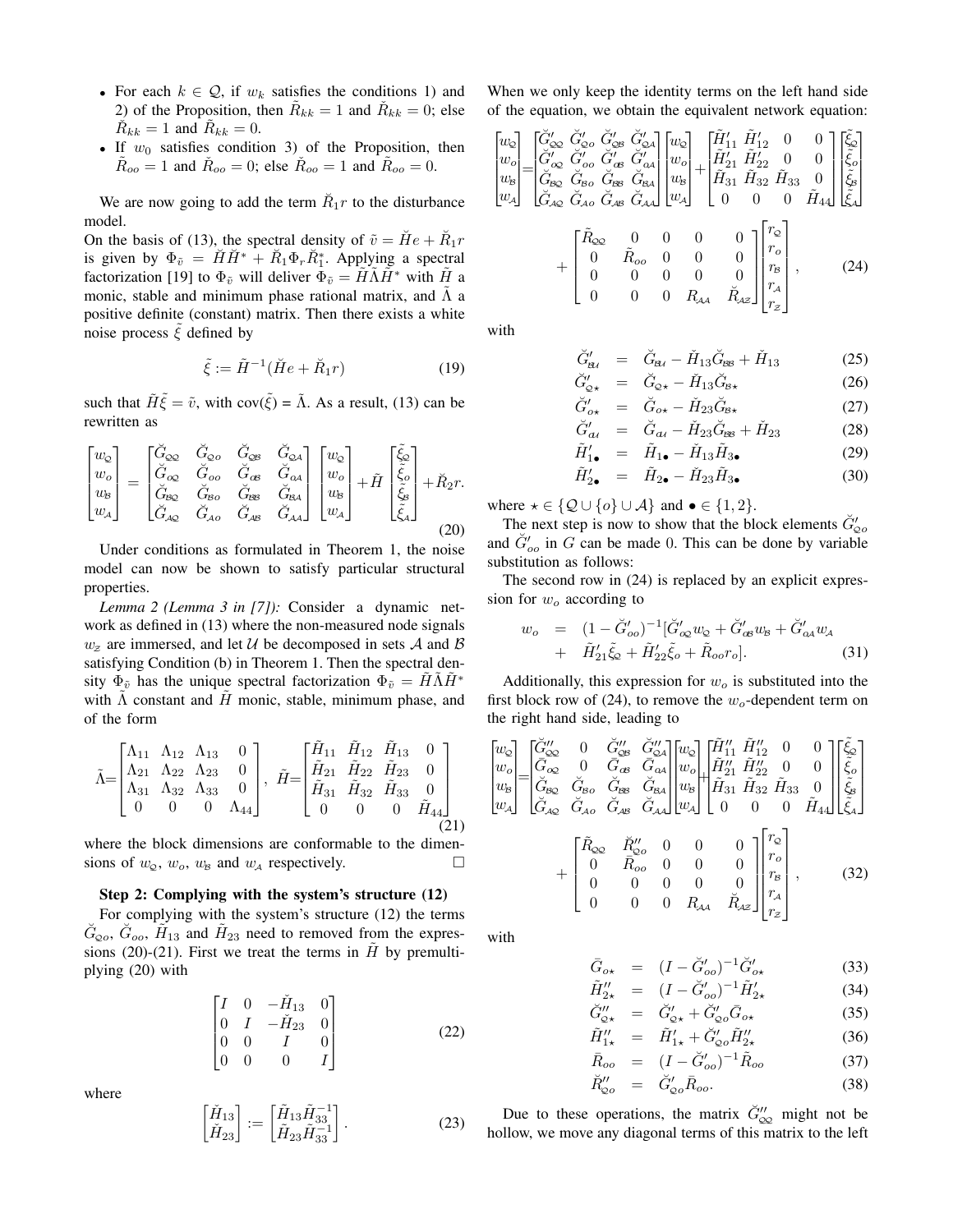hand side of the equation, and premultiply the first (block) equation by the diagonal matrix  $(I-\text{diag}(\check{G}''_{\text{QQ}}))^{-1}$ , to obtain the expression

$$
\begin{bmatrix} w_{\mathsf{c}} \\ w_{\mathsf{o}} \\ w_{\mathsf{b}} \\ w_{\mathsf{d}} \end{bmatrix} = \begin{bmatrix} \bar{G}_{\mathsf{c}\mathsf{o}} & 0 & \bar{G}_{\mathsf{o}\mathsf{s}} & \bar{G}_{\mathsf{o}\mathsf{a}} \\ \bar{G}_{\mathsf{o}\mathsf{c}} & 0 & \bar{G}_{\mathsf{o}\mathsf{s}} & \bar{G}_{\mathsf{o}\mathsf{a}} \\ \bar{G}_{\mathsf{o}\mathsf{c}} & 0 & \bar{G}_{\mathsf{o}\mathsf{s}} & \bar{G}_{\mathsf{o}\mathsf{a}} \\ \bar{G}_{\mathsf{f}\mathsf{o}\mathsf{c}} & \bar{G}_{\mathsf{o}\mathsf{o}} & \bar{G}_{\mathsf{o}\mathsf{s}\mathsf{a}} & \bar{G}_{\mathsf{o}\mathsf{a}\mathsf{a}} \\ \bar{G}_{\mathsf{A}\mathsf{o}} & \bar{G}_{\mathsf{A}\mathsf{o}} & \bar{G}_{\mathsf{A}\mathsf{s}} & \bar{G}_{\mathsf{A}\mathsf{a}} \end{bmatrix} \begin{bmatrix} w_{\mathsf{o}} \\ w_{\mathsf{o}} \\ w_{\mathsf{o}} \\ w_{\mathsf{a}} \end{bmatrix} + \begin{bmatrix} \tilde{H}_{11}^{\prime\prime} & \tilde{H}_{12}^{\prime\prime} & 0 & 0 \\ \tilde{H}_{21}^{\prime} & \tilde{H}_{22}^{\prime\prime} & 0 & 0 \\ \tilde{H}_{31} & \tilde{H}_{32} & \tilde{H}_{33} & 0 \\ 0 & 0 & 0 & 0 & \tilde{H}_{44} \end{bmatrix} \begin{bmatrix} \tilde{\xi}_{\mathsf{o}} \\ \tilde{\xi}_{\mathsf{o}} \\ \tilde{\xi}_{\mathsf{a}} \end{bmatrix} + \begin{bmatrix} \bar{R}_{\mathsf{o}\mathsf{o}} & 0 & 0 & 0 & 0 \\ 0 & \bar{R}_{\mathsf{o}\mathsf{o}} & 0 & 0 & 0 \\ 0 & 0 & 0 & 0 & 0 \\ 0 & 0 & 0 & 0 & 0 \\ 0 & 0 & 0 & R_{\mathsf{A}\mathsf{A}} & \tilde{R}_{\mathsf{A}\mathsf{z}} \end{bmatrix} \begin{bmatrix} r_{\mathsf{o}} \\ r_{\mathsf{o}} \\ r_{\mathsf{o}} \\ r_{\mathsf{o}} \\ r_{
$$

with

$$
\bar{G}_{\infty} = (I - \text{diag}(\check{G}_{\infty}^{"\prime}) )^{-1} (\check{G}_{\infty}^{"\prime} - \text{diag}(\check{G}_{\infty}^{"\prime})), (40)
$$

$$
\bar{G}_{\mathcal{Q}_\ell} = (I - \text{diag}(\breve{G}_{\mathcal{Q}_\ell}^{\prime\prime}))^{-1} \breve{G}_{\mathcal{Q}_\ell}^{\prime\prime} \tag{41}
$$
\n
$$
\breve{G}_{\ell\ell}^{\prime\prime\prime} = (I - \breve{G}_{\ell\ell}^{\prime\prime})^{-1} \breve{G}_{\mathcal{Q}_\ell}^{\prime\prime} \tag{42}
$$

$$
\tilde{H}^{\prime\prime\prime}_{1\star} = (I - \text{diag}(\breve{\mathcal{G}}^{\prime\prime}_{\infty}))^{-1} \tilde{H}^{\prime\prime}_{1\star} \tag{42}
$$

$$
\bar{R}_{\text{QQ}} = (I - \text{diag}(\breve{G}_{\text{QQ}}'')^{-1} \tilde{R}_{\text{QQ}} \tag{43}
$$

$$
\bar{R}_{\mathcal{Q}o} = (I - \text{diag}(\breve{G}_{\mathcal{Q}\mathcal{Q}}''))^{-1} \breve{R}_{\mathcal{Q}o}''.
$$
\n(44)

## Step 3: Adjusting the noise model

Since the noise model  $\tilde{H}_r := \begin{bmatrix} \tilde{H}_{11}^{\prime\prime\prime} & \tilde{H}_{12}^{\prime\prime\prime} \\ \tilde{H}_{21}^{\prime\prime} & \tilde{H}_{22}^{\prime\prime} \end{bmatrix}$ is not necessarily monic, stable and minimum phase, we apply spectral factorization to rewrite

$$
\tilde{v}_y = \tilde{H}_r \tilde{\xi}_y = \bar{H} \xi_y.
$$
\n(45)

with  $H$  a monic stable and stably invertible rational matrix, and  $\xi_v$  a white noise process. Therefore an equivalent representation of the first two block rows of (39) that maintains the second order properties of the node signals, is given by

$$
\begin{bmatrix} w_{\mathcal{Q}} \\ w_{o} \end{bmatrix} = \begin{bmatrix} \bar{G}_{\infty} & 0 & \bar{G}_{\infty} & \bar{G}_{\infty A} \\ \bar{G}_{\infty} & 0 & \bar{G}_{\infty} & \bar{G}_{\infty A} \end{bmatrix} \begin{bmatrix} w_{\mathcal{Q}} \\ w_{o} \\ w_{s} \end{bmatrix} + \begin{bmatrix} \bar{H}_{11} & \bar{H}_{12} \\ \bar{H}_{21} & \bar{H}_{22} \end{bmatrix} \begin{bmatrix} \xi_{\mathcal{Q}} \\ \xi_{o} \end{bmatrix} + \begin{bmatrix} \bar{R}_{\infty} & \bar{R}_{\infty o} \\ 0 & \bar{R}_{oo} \end{bmatrix} \begin{bmatrix} r_{\mathcal{Q}} \\ r_{o} \end{bmatrix} . (46)
$$

Step 4: Verifying whether  $\bar{R}$  is a selection matrix From (46) it follows that

$$
\bar{R}r_p = \begin{bmatrix} \bar{R}_{\infty} & \bar{R}_{\infty} \\ 0 & \bar{R}_{oo} \end{bmatrix} \begin{bmatrix} r_{\infty} \\ r_o \end{bmatrix} . \tag{47}
$$

First we evaluate the term  $R_{Qo}$ . With (44) and (38) it follows that

$$
\bar{R}_{Qo} = (I - \text{diag}(\check{G}_{QQ}^{"}) )^{-1} \check{G}_{Qo}^{"} (I - \check{G}_{oo}^{"})^{-1} \tilde{R}_{oo},
$$

while with (27):

$$
\breve{G}_{Qo}' = \breve{G}_{Qo} - \breve{H}_{13}\breve{G}_{Bo}.
$$

From condition (d) in Theorem 1 it follows that  $\check{G}_{B_0} = 0$ , and from condition (3) in Proposition 2 it follows that  $\tilde{G}_{Qo} = 0$ . As a result,  $\breve{G}'_{Qo} = 0$  leading to  $\bar{R}_{Qo} = 0$ .

For the term  $\bar{R}_{oo}$ , we have according to (37) that  $\bar{R}_{oo} =$  $(I - \breve{G}'_{oo})^{-1} \tilde{R}_{oo}$ , with, by definition,  $\tilde{R}_{oo} \in \{0, 1\}$ . From condition (a) and (d) of Theorem 1 it follows that  $\ddot{G}'_{oo} = 0$ , leading to  $\overline{R}_{oo} \in \{0, 1\}.$ 

Finally, for the term  $\bar{R}_{\text{QQ}}$  we consider according to (43),  $\bar{R}_{QQ} = (I - \text{diag}(\breve{G}_{QQ}^{"}))^{-1} \widetilde{R}_{QQ}$  and from (35):

$$
\breve{G}_{\varphi\varphi}'' = \breve{G}_{\varphi\varphi}' + \breve{G}_{\varphi o}' \bar{G}_{\varphi\varphi},
$$

which when substituting (27) and (28) becomes for  $k \in \mathcal{Q}$ :

$$
\check{G}_{kk}'' = \check{G}_{kk} - \check{H}_{13}\check{G}_{\text{B}k} + \n+ (\check{G}_{ko} - \check{H}_{13}\check{G}_{\text{Bo}})(I - \check{G}_{oo}')^{-1}(\check{G}_{ok} - \check{H}_{23}\check{G}_{\text{B}k}).
$$

From conditions (2) and (1) in Proposition 2 it follows that  $\check{G}_{kk} = 0$  and  $\check{G}_{kk} = 0$ , and from conditions (a) and (d) in Theorem 1, we have  $\ddot{G}_{Bo} = 0$  and  $\ddot{G}'_{oo} = 0$ . Substituting this in the previous equation leads to  $\ddot{G}''_{kk} = \ddot{G}_{ko}\ddot{G}_{ok}$ . Since condition (1) of Proposition 2 excludes the possibility that there is a loop through  $w_k, k \in Q$  that passes through  $w_o$ , it follows that  $\check{G}''_{kk} = 0$ . With (43) and given the fact that  $R_{\infty}$  is a selection matrix, it follows that  $\bar{G}_{\infty}$  is a selection matrix too. This concludes the final part of the Proof.  $\Box$ 

## *C. Proof of Theorem 2*

The results of Lemma 1 and Proposition 1 indicate that the transfer function from external signals to  $\kappa$  generically has full row rank, if there are  $n_{\mathcal{Q}} + n_{\mathcal{U}} + n_{\mathcal{Y}}$  vertex disjoint paths between the external signals and  $\kappa$ .

In the system's setting with all unmeasured nodes removed, and with some excitation signals r being encapsulated in the disturbance process, we first have to determine which external signals should be considered. According to the term  $\tilde{u}$  in system representation (39), the external signals r that remain as external excitation signals are  $r_P$  (being the terms in  $\bar{R}_{QQ}$  and  $\bar{R}_{oo}$  that are equal to 1),  $r_A$ , and  $r^A_z := \breve{R}_{AZ} r_z$ , being the r signals in  $r<sub>z</sub>$  that have an unmeasured path to a node signal in  $w_{\mathcal{A}}$ . These external excitation signals need to be complemented by disturbances sources.

# Characterizing  $\xi$ : disturbance sources in the transformed network

When premultiplying (39) with

$$
P=\begin{bmatrix}I&0&0&0\\0&I&0&0\\-\tilde{H}'_{31}&-\tilde{H}'_{32}&0&0\\0&0&0&I\end{bmatrix}
$$

where  $[\tilde{H}'_{31} \quad \tilde{H}'_{32}] = [\tilde{H}_{31} \quad \tilde{H}_{32}] \begin{bmatrix} \tilde{H}'''_{11} & \tilde{H}'''_{12} \\ \tilde{H}'''_{21} & \tilde{H}'''_{22} \end{bmatrix}^{-1}$ , while only keeping the identity terms on the left hand side, we